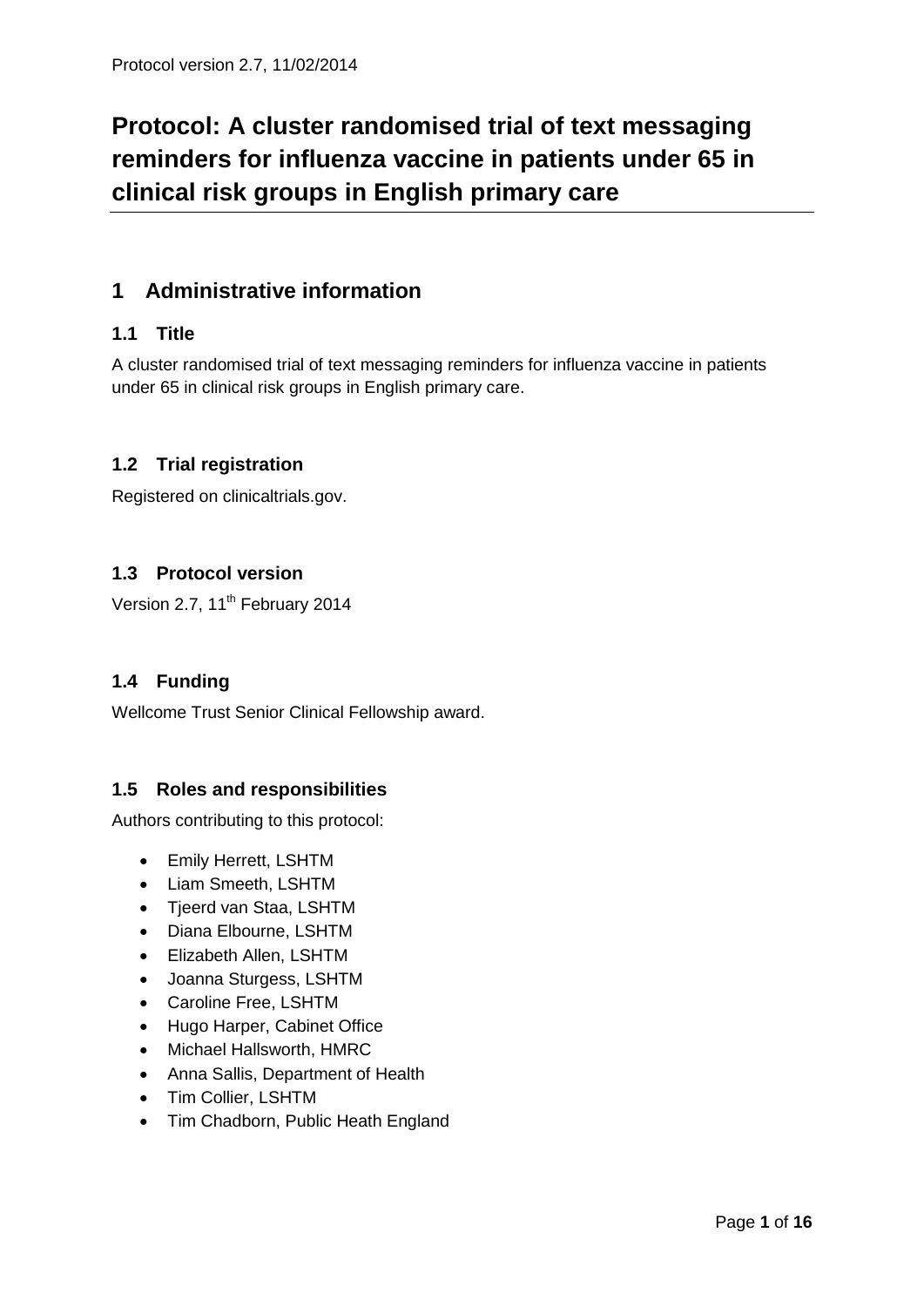Trial sponsor: LSHTM

# **1.6 Lay summary**

Influenza causes a substantial burden to the NHS and the UK as a whole. Influenza vaccine is safe and effective but is required annually. In 2012, the UK government recommended that at least 75% of elderly people (aged 65+) and 75% people under 65 with certain chronic conditions (e.g. chronic heart disease, diabetes, asthma, etc) should be vaccinated. While primary care practices are achieving targets for the elderly, they are under-performing in patients with chronic conditions, missing a third of eligible patients in 2011/12. Therefore strategies to increase flu vaccine uptake in these patients are required.

Text messaging is already being used in some practices for flu vaccine reminders but there has been no trial assessing its effectiveness. Therefore, we propose a trial of a text message flu vaccine reminder in patients aged under 65 who have a chronic condition.

This study will randomise general practices to either standard care (seasonal flu campaign as planned), or to receive additional resources allowing them to send a targeted text messaging campaign to eligible patients aged under 65 and with a chronic condition. Vaccine uptake will be ascertained through the anonymised patient medical records.

# **1.7 Review by ethics committees**

This protocol will be reviewed by:

- the London School of Hygiene and Tropical Medicine Ethics Committee;
- the Independent Scientific Advisory Committee at the Clinical Practice Research Datalink;
- the Research Projects Committee at ResearchOne, and
- the Surrey Borders National Research Ethics Committee.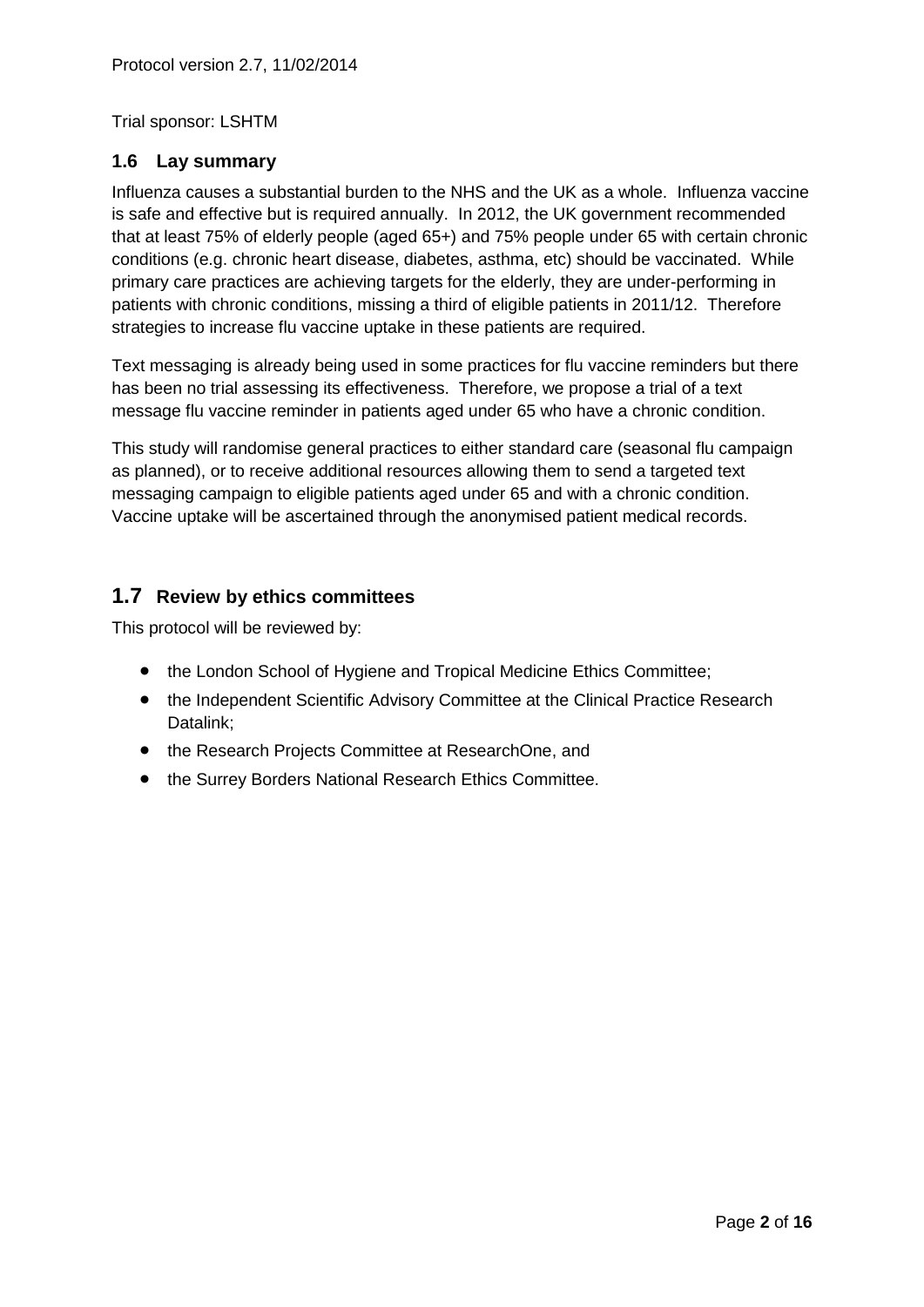# **2 Introduction**

# **2.1 Background and rationale**

### **2.1.1 Justification for a trial**

Influenza morbidity and mortality causes a substantial financial burden to the NHS and to the UK as a whole. Influenza vaccine is safe and effective but is required annually because the circulating strain of virus changes each year. In the UK in 2012, the Chief Medical Officer (CMO) has recommended that at least 75% of elderly people (aged 65+) and 75% people under 65 with certain chronic conditions (e.g. chronic heart disease, diabetes, asthma, etc) should be vaccinated.

While primary care practices are achieving these targets for elderly patients, those set for patients with chronic conditions are not being met and have shown no substantial increases in the past decade<sup>[1](#page-14-0)</sup>. Therefore strategies to increase flu vaccine uptake in these patients are required.

Several randomised trials have demonstrated the effectiveness of flu vaccine reminders delivered to patients by letter, postcard or telephone.<sup>[2,](#page-14-1) [3](#page-14-2)</sup> However, use of text messaging in the NHS for appointment reminders is increasing as it is cheap, quick and effective. Text messaging is already used in roughly 30% of practices to remind patients about their flu vaccine<sup>[4](#page-14-3)</sup> but there has been no trial addressing its effectiveness. Trials of text messaging in the US have shown some success as vaccine reminders, but whether there is an effect in UK primary care is unknown. Therefore, we propose a cluster randomised trial of a text messaging flu vaccine reminder in patients aged under 65 who have a chronic condition. We will randomise whole primary care practices to either standard care or a text messaging campaign to eligible patients.

# **2.2 Objectives**

#### **Primary**

- (i) To estimate the level of vaccine uptake in intervention and standard care groups
- (ii) To evaluate the feasibility of recruiting and randomising practices to a text messaging intervention trial;
- (iii) To evaluate the feasibility of practice delivery of a text message intervention to eligible patients within a primary care setting;
- (iv) To evaluate the feasibility of ascertaining practice data regarding text message delivery and flu vaccine uptake.

#### **Secondary**

(v) To explore the acceptability of text messaging in a sample of patients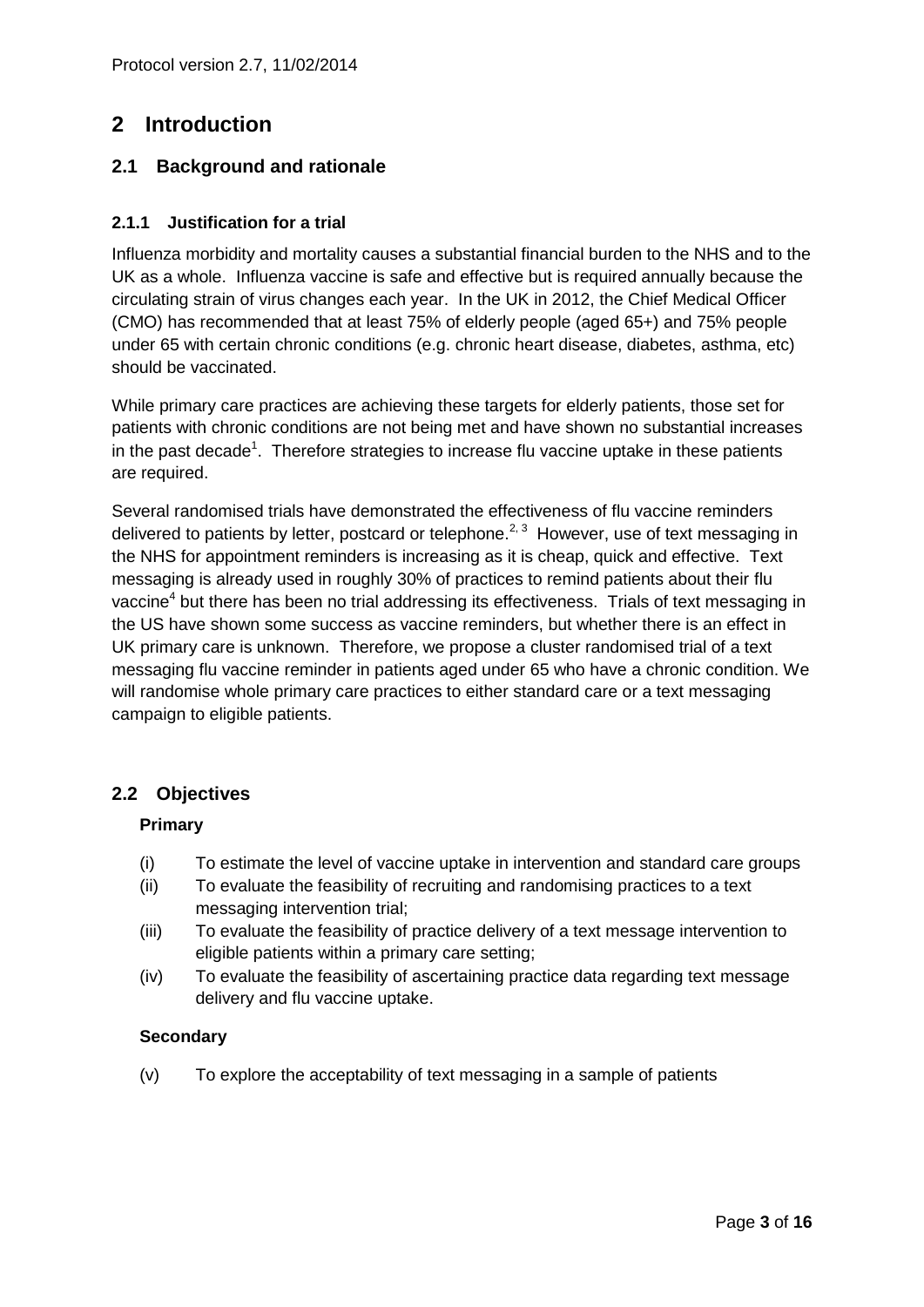Protocol version 2.7, 11/02/2014

# **2.3 Trial design**

A cluster randomised trial in three settings.

# **3 Methods**

# **3.1 Participants, interventions and outcomes**

#### **3.1.1 Study setting**

Three settings in UK primary care:

- 1. Practices contributing data to the *Clinical Practice Research Datalink (CPRD)*, a primary care database;
- 2. Practices contributing data to *ResearchOne*, a primary care database;
- 3. *Practices in London using iPlato software*: Initially practices in Islington and Barnet, widening to all London boroughs to meet recruitment targets.

#### **3.1.2 Eligibility criteria**

Eligible practices will be those in one of the three settings described above that already use a text messaging system to communicate with patients about issues other than influenza vaccinati[o](#page-14-4)n. Within CPRD and practices in London, this system is iPlato<sup>5</sup>. Islington and Barnet have high iPlato coverage and therefore are ideal study settings. All practices within these boroughs will be targeted initially. We will then widen our recruitment to all iPlato practices to increase recruitment. Within CPRD, practices which have sent >100 text messages to patients for non-flu vaccine related issues will be identified and contacted (assuming other eligibility criteria are met). Within ResearchOne practices use TPP software, which has text messaging capability. Therefore all practices are automatically eligible. Practices using any other text messaging software will be excluded.

We will also exclude:

- (i) Practices that used text messages for influenza vaccination reminders in the 2012/13 influenza season because their planned seasonal flu campaign is likely to include a text message to the target group. In CPRD and ResearchOne, this will be established by interrogating the practice medical records. In London practices using iPlato, the software company will provide this information.
- (ii) Practices whose Clinical Commissioning Group (primary care trust) aims to send out a targeted text message campaign in all practices. The text messaging software company work with the seasonal influenza leads in each Clinical Commissioning Group and will be able to provide this information.

#### **3.1.3 Interventions**

This is a cluster trial<sup>[6,](#page-14-5)7</sup> in which whole general practices will be randomised to the intervention or control group.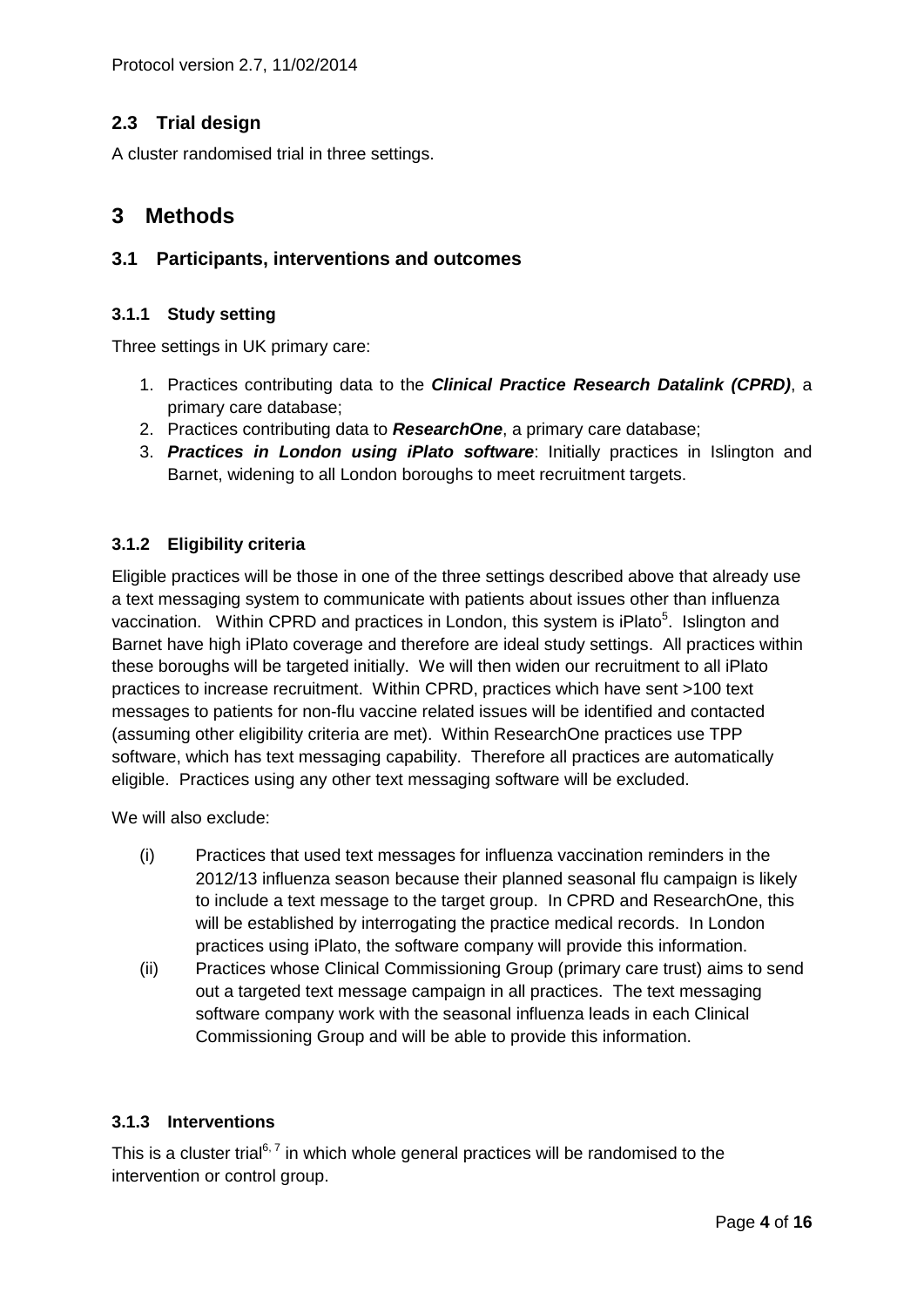Protocol version 2.7, 11/02/2014

Practices in the intervention arm will be asked to deliver a text message intervention to patients. Practices will receive additional support for this, comprising guidance notes regarding delivery of the message (content, timing, eligible patients) and payment for the time of a practice administrator to deliver the intervention.

The text message intervention will be an influenza vaccination reminder to patients who are under 65 in a clinical risk group (with chronic heart disease, chronic neurological disease, diabetes, chronic kidney disease, chronic liver disease, chronic respiratory disease, immunosuppression), as set out by the Chief Medical Officer. The Chief Medical Officer also recommends that pregnant women are vaccinated but due to difficulties in identifying pregnant women, and ethical issues regarding contacting them, we will not ask intervention practices to send a text message to them.

Practices will identify eligible patients based on their electronic medical records. Practices will have established systems for this using their practice software and we will not ask them to change this process.

The message content that practices will be asked to send is:

"Hello *PATIENT NAME*, to reduce your risk of serious health problems from flu we recommend vaccination. Call *PRACTICE PHONE NUMBER* to book. *PRACTICE NAME*"

Intervention practices may be contacted up to three times during their flu season to remind and offer assistance from the text messaging software company with sending the text message to eligible patients.

**Practices in ResearchOne**: During the trial, ResearchOne collaborators will keep a record of intervention practices that have sent the text message, and will update the Chief Investigator fortnightly with this list. A named contact at practices that have not sent the message will be contacted by email by a member of the Trial Management Team up to three times to remind them to send the message. This will be done at weekly intervals from the start of the influenza campaign. Practices will be reminded that they can use the F1 help service in the TPP software for assistance in sending the message.

**Practices in CPRD or in London using iPlato**: During the trial, the iPlato software company will keep a record of intervention practices that have sent the text message, and will update the Chief Investigator weekly with this list. A named contact in practices that have not sent the message will be contacted by email by a member of the Trial Management Team up to three times to remind them to send the message. This will be done at weekly intervals from the start of the influenza campaign. Practices will be reminded that they can contact iPlato for assistance with sending the message.

An online or hard copy posted questionnaire will also be sent to practices in the intervention arm to ascertain feedback from practice staff about delivery of the intervention.

The comparison group will be asked to continue with their seasonal flu campaign as planned (standard care).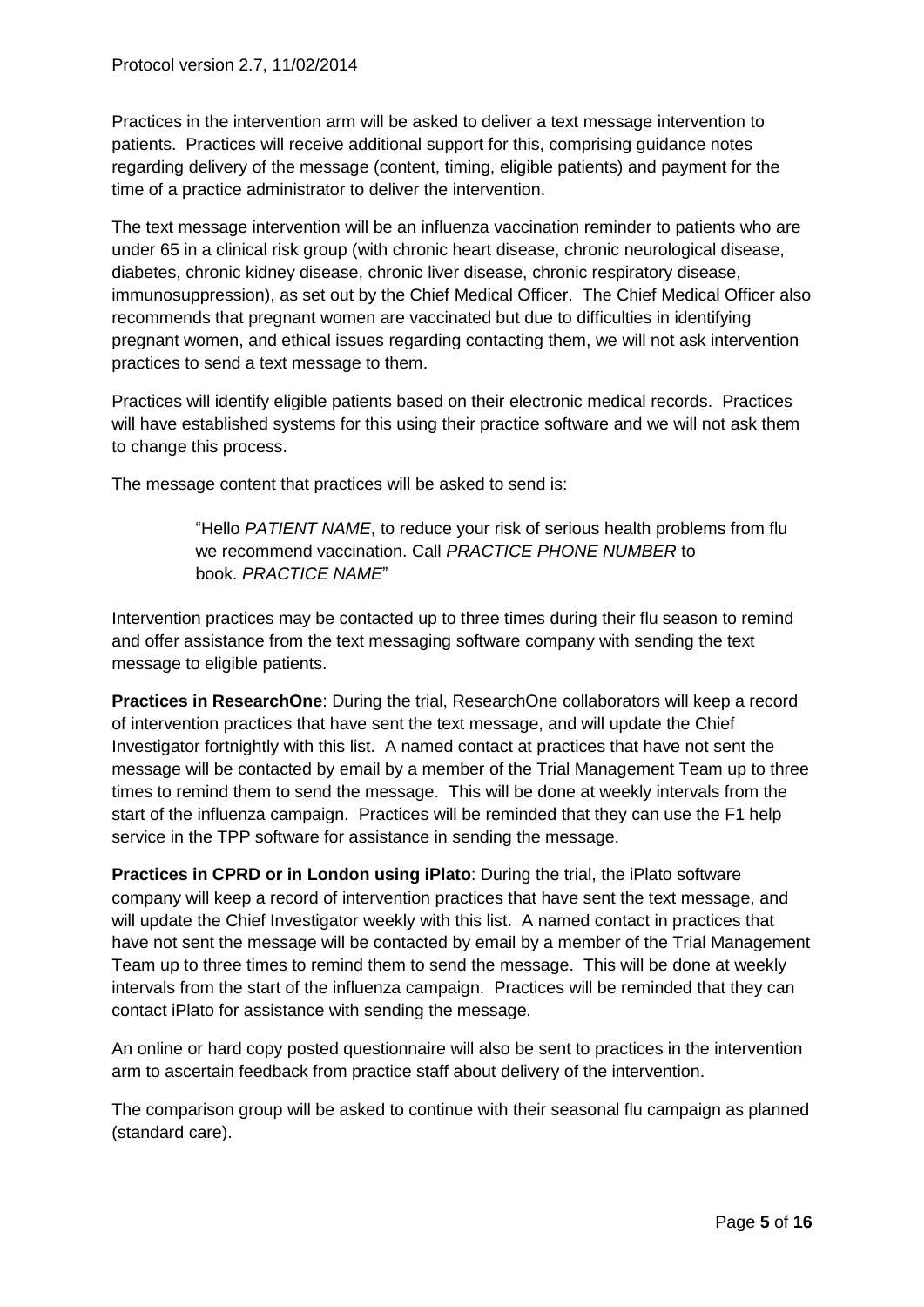### **3.1.4 Sub-study for patient feedback**

A small sub-study will also be conducted in 2 participating intervention practices. Each of these practices will send a short anonymous questionnaire to patients that were targeted in the seasonal influenza campaign. This questionnaire will be anonymised, with no personal identifiers and mailed back to the Chief Investigator in a stamped addressed envelope.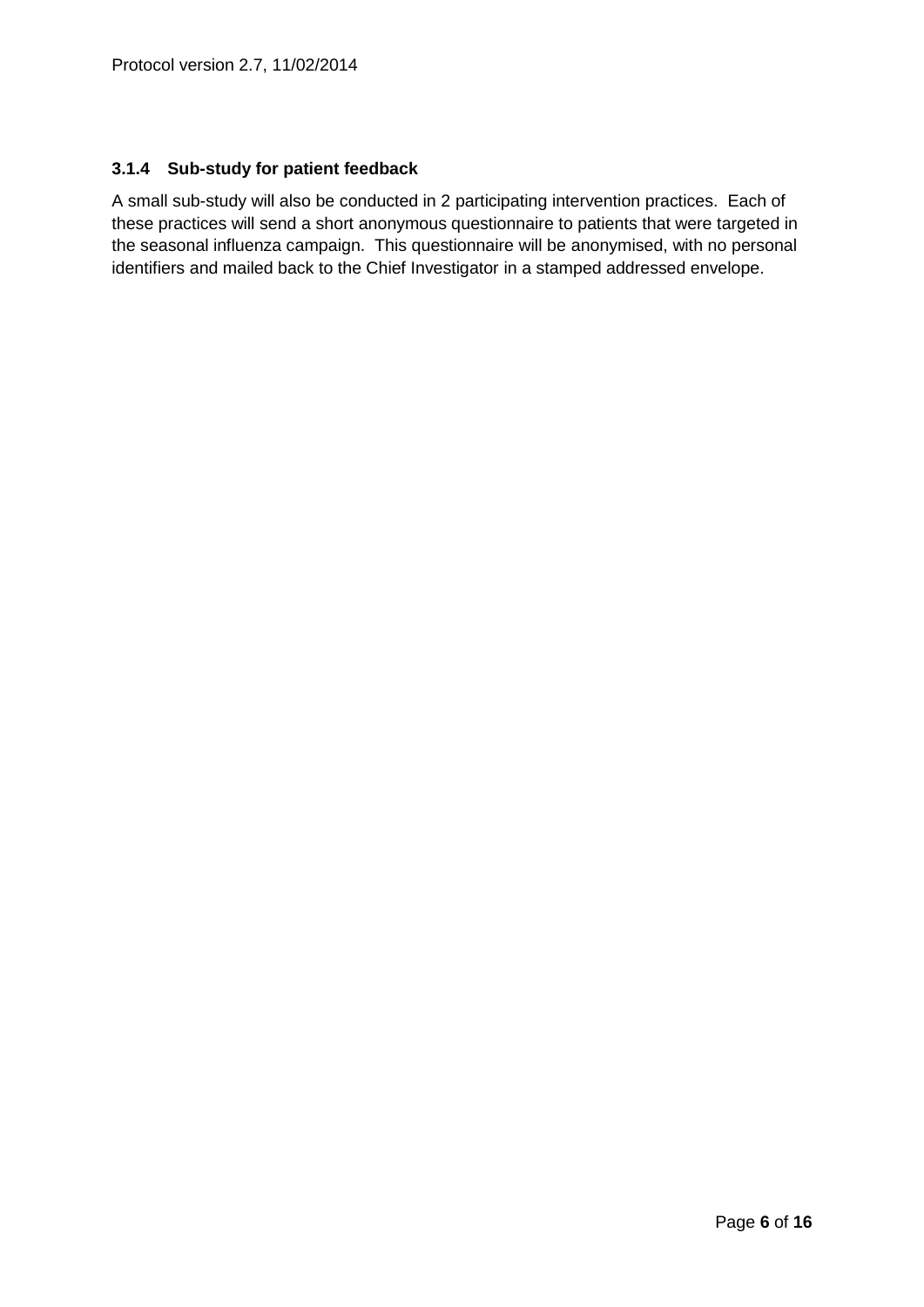#### **3.1.5 Outcomes**

#### **Primary outcomes**

**Objective (i):** To estimate the level of vaccine uptake in intervention and standard care groups. We will measure:

• Influenza vaccine uptake, stratified by risk group;

#### **Secondary outcomes:**

**Objective (ii):** To evaluate the feasibility of recruiting and randomising practices to a text messaging intervention. We will measure:

• Practice recruitment rate;

**Objective (iii):** To evaluate the feasibility of practice delivery of a text message intervention to eligible patients within a primary care setting. We will measure:

- Extent that text messages are sent by practice to eligible patients;
- Practice acceptability of message, including aspects of delivery, content, results;
- Cost to practice of delivering intervention;

**Objective (iv):** To evaluate the feasibility of ascertaining practice data regarding text message delivery and flu vaccine uptake. We will measure:

- Availability of data to examine text message receipt in each risk group;
- Availability of data to examine vaccine uptake in each risk group;
- Time and cost required to gather data.
- Level of vaccine uptake in intervention and standard care groups;

**Objective (v):** Acceptability of text messaging to patients.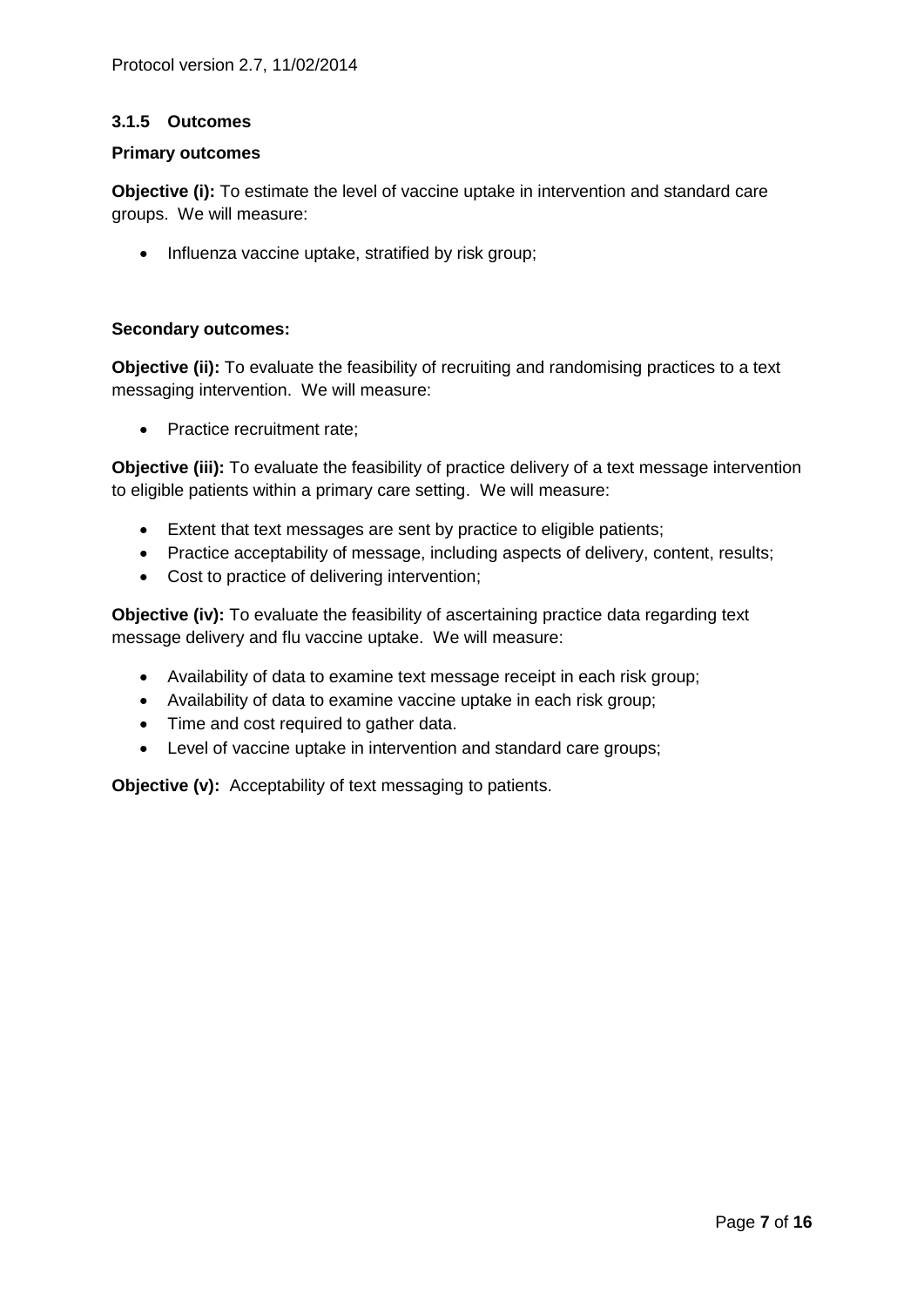# **3.1.6 Practice timeline**

The practice timeline is described in the table below.

|                                                                                                                                                                                                                             | <b>Study period</b>                                             |                  |                    |                 |                 |
|-----------------------------------------------------------------------------------------------------------------------------------------------------------------------------------------------------------------------------|-----------------------------------------------------------------|------------------|--------------------|-----------------|-----------------|
|                                                                                                                                                                                                                             | <b>Enrolment</b><br><b>Allocation</b><br><b>Post allocation</b> |                  |                    | <b>Closeout</b> |                 |
| <b>Time point</b>                                                                                                                                                                                                           | Aug 2013                                                        | <b>Sept 2013</b> | Sep to<br>Dec 2013 | Dec 2013        | <b>Feb 2014</b> |
| Enrolment:                                                                                                                                                                                                                  |                                                                 |                  |                    |                 |                 |
| Eligibility screen                                                                                                                                                                                                          | X                                                               |                  |                    |                 |                 |
| Informed consent                                                                                                                                                                                                            | X                                                               |                  |                    |                 |                 |
| Allocation                                                                                                                                                                                                                  |                                                                 | x                |                    |                 |                 |
| Interventions:                                                                                                                                                                                                              |                                                                 |                  |                    |                 |                 |
| Intervention                                                                                                                                                                                                                |                                                                 |                  | X                  |                 |                 |
| Control                                                                                                                                                                                                                     |                                                                 |                  | X                  |                 |                 |
| Assessments:                                                                                                                                                                                                                |                                                                 |                  |                    |                 |                 |
| Practices complete<br>questionnaire<br>Researchers extract<br>relevant data from<br>practice (age, sex,<br>clinical risk group,<br>influenza vaccination<br>reminder types, vaccine<br>uptake)<br>Questionnaire to patients |                                                                 |                  |                    | X               | X               |
| in the substudy                                                                                                                                                                                                             |                                                                 |                  |                    | X               |                 |

# **3.1.7 Sample size**

At 90% power and 5% significance, we will require 180 practices to identify an increase in vaccine uptake from 54% to 57%. This 5.5% increase is a conservative estimate based on previous text messaging and vaccine reminder studies.<sup>[2](#page-14-1)</sup> We have therefore chosen to recruit and randomise 200 practices with approximately 750 eligible patients per practice. This is based on a design effect of 0.02404; this was estimated based on clustering of influenza vaccine uptake in the 2011/12 influenza season for general practices in the CPRD.

#### **3.1.8 Recruitment**

#### *3.1.8.1 CPRD*

The Chief Investigator will identify eligible practices in the CPRD. The anonymised practice records of the CPRD will be interrogated to identify practice use of text messaging in the 2012/13 influenza season. Text messages to patients are recorded as Read codes. Any practice with >100 text message Read codes to patients will be defined as a frequent user of text messaging software. Practices that used text messaging for vaccination reminders in the 2012/13 influenza season will be excluded.

Eligible practices will be contacted by mail to ascertain their interest in the trial, to identify which software system is used and to establish whether the practice meets eligibility criteria.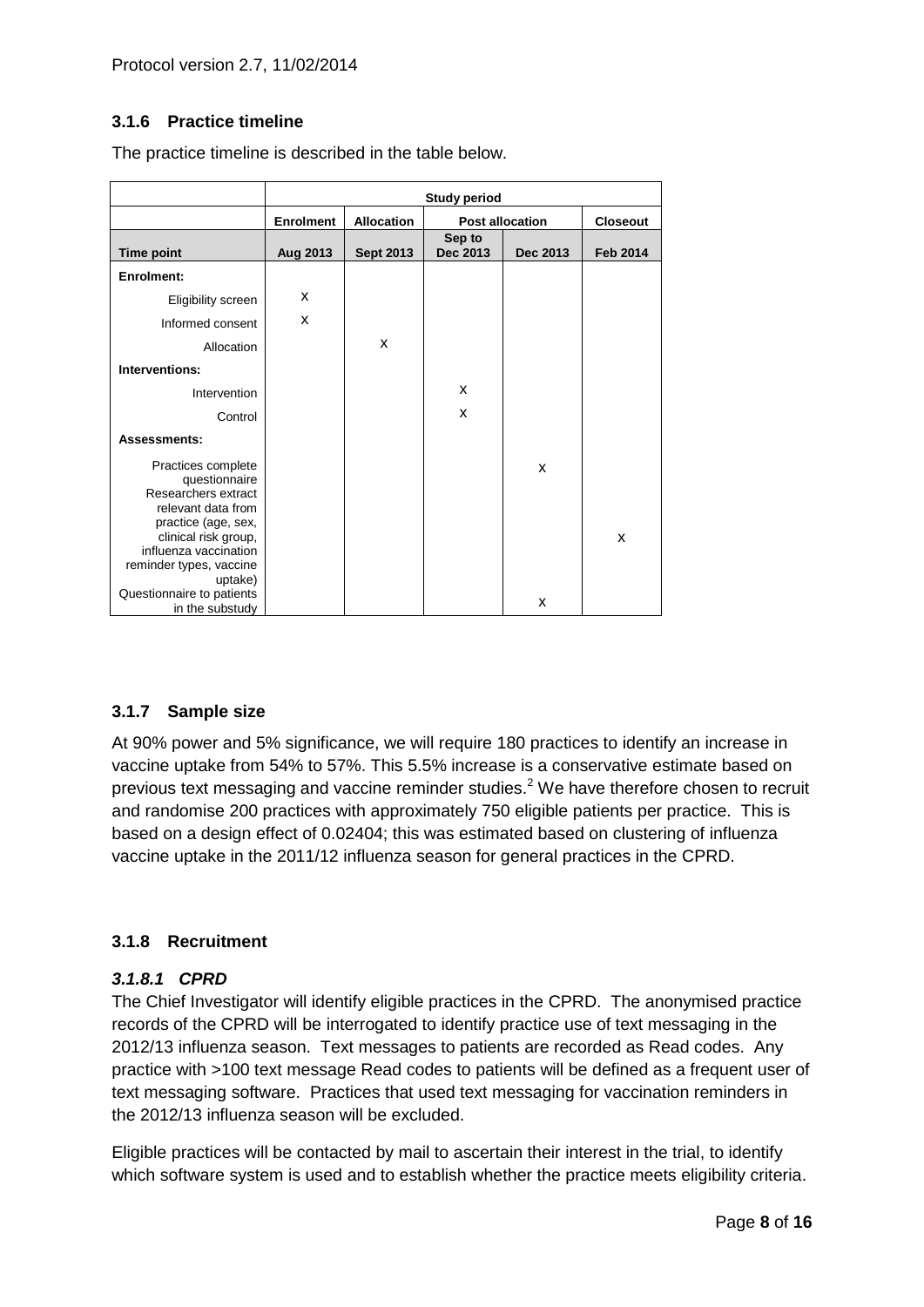Any interested practice that meets the eligibility criteria will be sent a consent form and further information regarding the study.

# *3.1.8.2 ResearchOne*

All practices using TPP SystmOne software are potentially eligible for the trial as all have the facility to use the in-built text messaging software. Practices will be contacted by the Chief Investigator and asked for expressions of interest. At the time of expressing interest, practices will give consent for their anonymised records to be interrogated. Based on the practice records, the ResearchOne team will identify practices that sent a targeted text message campaign in the 2012/13 influenza season, and will also identify the CCG in which the practice sits. These data will allow eligibility criteria to be applied.

Any interested practice that meets the eligibility criteria will be sent a consent form and further information regarding the study.

# *3.1.8.3 London practices using iPlato software*

Initially, practices in Islington and Barnet will be contacted via email for initial expressions of interest. Practices will be contacted by a member of Noclor, the North and Central London Research Consortium. Interested practices will be directed to the Chief Investigator or to a study website, where they will be able to access the practice information sheet and consent form. A formal letter of invitation, practice information sheet and consent forms will be sent to interested practices. To increase recruitment, we will also target practices using iPlato across other London boroughs.

# *3.1.8.4 Recruitment to the sub-study*

After recruitment to the main study, practices in the intervention arm will be randomly selected for invitation to the sub-study. We aim to recruit two practices.

# **3.2 Assignment of interventions**

#### **3.2.1 Randomisation procedure**

We will use block randomisation within each setting. In the CPRD and ResearchOne, we will stratify by region. In Islington and Barnet, we will stratify by borough.

We will randomise using random permuted blocks of size 2, 4 and 6. (Group 1 is the standard care, group 2 is intervention). 20% of blocks will be size 6, 50% of blocks size 4 and 30% of size 2. The randomisation will be blinded to practice name, and the study team will not see the randomisation list in advance.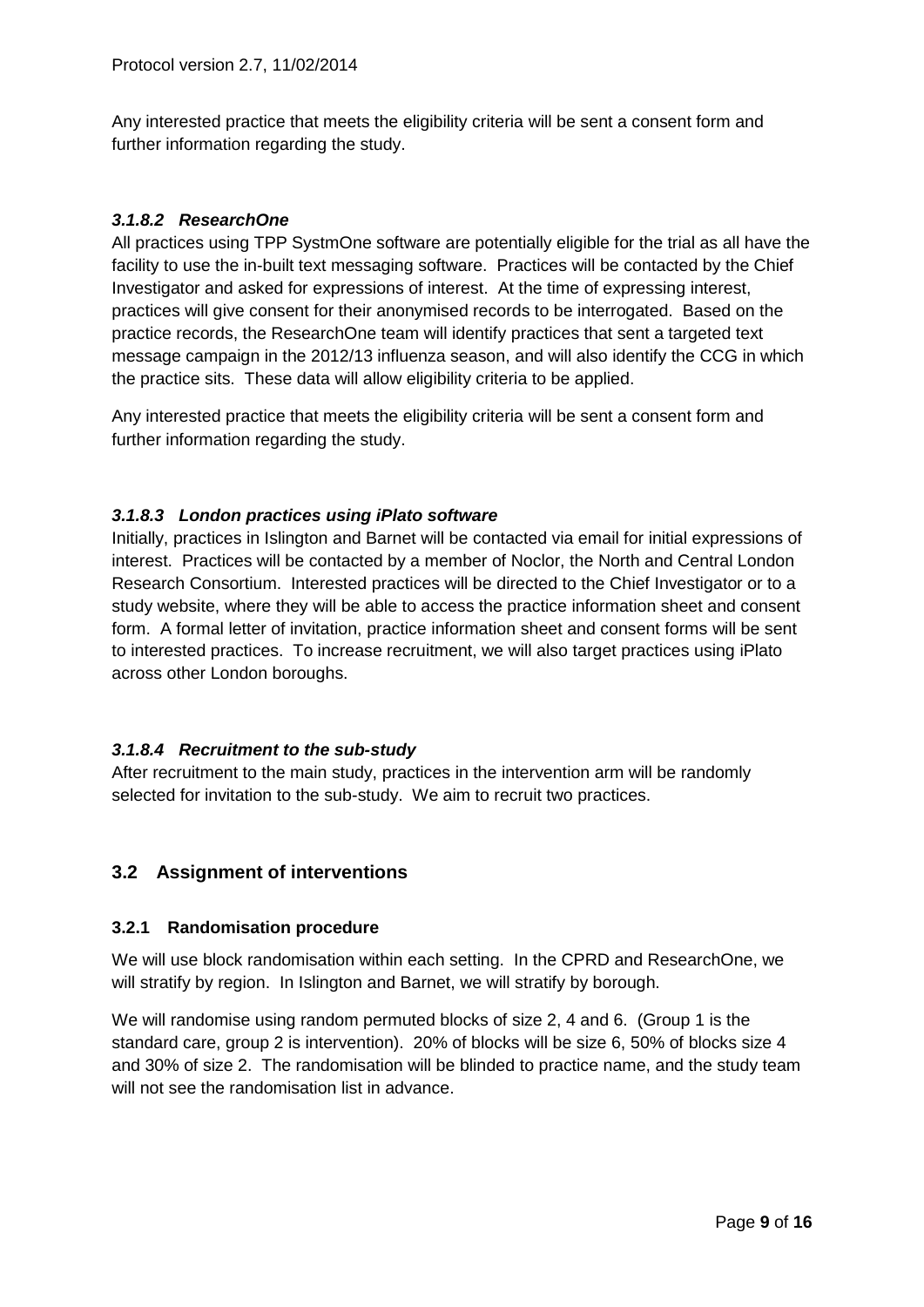# **3.3 Data collection, management and analysis**

#### **3.3.1 Data collection methods**

#### *3.3.1.1 Recruitment rate*

We will record the number of practices approached, recruited and analysed.

#### *3.3.1.2 Data relating to intervention delivery from questionnaires*

Electronic questionnaires will be sent to all intervention practices in CPRD, ResearchOne and London-based practices.

#### *3.3.1.3 Data relating to measurement of exposure and outcome*

*CPRD*: In practices that contribute data to the CPRD, all exposure and outcome data will be ascertained through the anonymised electronic healthcare records, which are routinely uploaded by the practice into the database. We will collect data on age, sex, clinical risk group, vaccination reminder type (text, letter, phone call, face to face), vaccination uptake, death, transfer out of practice, flu and flu-like illness, and hospital admissions. Follow-up for practices will be complete using this method.

*ResearchOne*: In practices that contribute data to ResearchOne, all exposure and outcome data will be ascertained through the anonymised electronic healthcare records, which are routinely uploaded by the practice into the database. We will collect data on age, sex, clinical risk group, vaccination reminder (text, letter, phone call, face to face),vaccination uptake, death, transfer out of practice, flu and flu-like illness, and hospital admissions. Follow-up for all practices will be complete using this method.

For practices that do not join or withdraw from ResearchOne, we will approach the data provider (TPP SystmOne) directly to request a one-off data extract, or ask a practice administrator to extract the data for us. All data will be anonymised,

*Practices in London using iPlato software:* Within London practices, ascertainment of exposure and outcome data will be tested through a number of methods because it is an objective of this trial to establish the best approaches for data collection based on ease of collection, cost and time. Approaches that we will use are:

- (i) The GP extraction service[;](#page-14-7) $8$
- (ii) iPlato data collection;
- (iii) Practice data interrogation by a member of research staff or practice administrator.
- (iv) The EMIS data extraction service;
- (v) The Vision data extraction service;
- (vi) MIQUEST data extraction tool.

Data required are age, sex, clinical risk group, vaccination reminder (text, letter, phone call, face to face), vaccination uptake, death, transfer out of practice, flu and flu-like illness, and hospital admissions.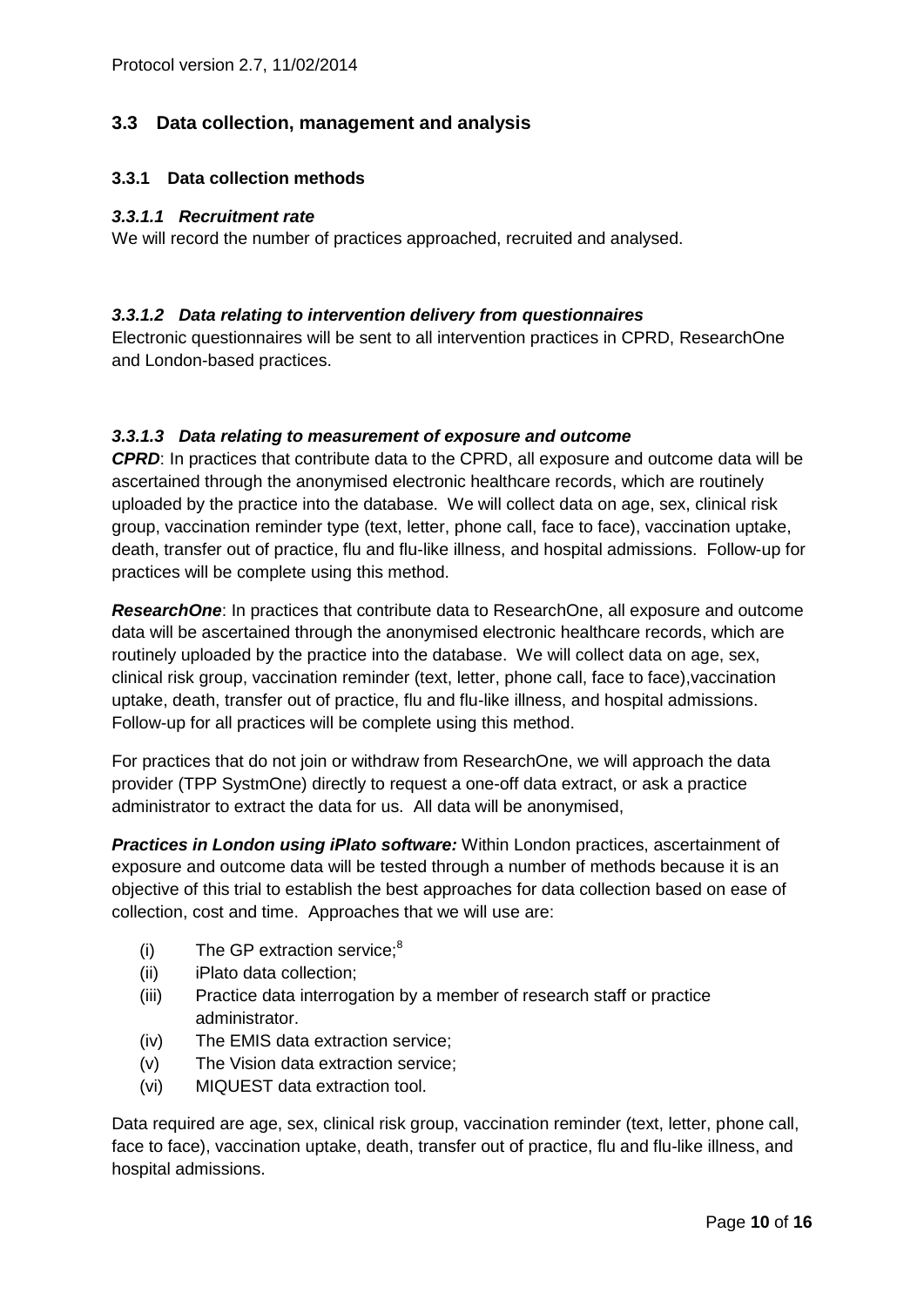# **3.3.2 Data management**

Data from the online questionnaires will be imported into a spreadsheet for analysis. These and all other practice electronic data will be stored inside a secure network at the London School of Hygiene and Tropical Medicine.

Trial consent forms, questionnaires and any correspondence with practices will be stored in locked filing cabinets at the Trial Coordinating Centre at the London School of Hygiene and Tropical Medicine. Only trial staff will have access to these.

# **3.3.3 Statistical methods**

#### *3.3.3.1 Primary outcome*

We will compare vaccine uptake in the intervention and control groups using a t test.

A cluster-level analysis will be performed using practice specific proportions as observations. We will compare vaccine uptake in the intervention and standard care groups using a t test, with the size of clusters taken into account.

Although the study will be carried out in three settings, the analysis will not be stratified by setting. This is because the settings are identical in terms of the intervention used, the vaccine used and the vaccine targets. The only differences between the settings are the GP software system used by the practice. Since this will not influence vaccine uptake, there is no justification to stratify by setting.

# *3.3.3.2 Secondary outcomes*

Across each of the three study settings, a series of descriptive statistics will be produced. Descriptive statistics will include:

- Recruitment rate:
- Number and proportion of patients within each risk group that were sent the text message;
- Proportion of practices experiencing difficulties sending the text message;
- Proportion of practices experiencing patient complaints;
- Proportion of practices describing the intervention as worthwhile;
- Proportion of practices open to participation in another text messaging trial;
- Average cost of delivering intervention;
- Cost and time required for ascertaining practice data;
- Proportion of patients who complained (sub-study data),

# *3.3.3.3 Sensitivity and subgroup analyses*

Our primary analysis will be an intention to treat analysis. However, to account for any contamination between the standard care and intervention arms, we will carry out a perprotocol analysis.

Where available, we will also measure the difference in vaccine uptake, comparing practices that used the exact wording of the message in the study protocol with practices that used an alternative message. We hypothesise that practices using our message (based on behavioural theory) will have a higher uptake than an alternative designed by the practice. As this will be a non-randomised comparison, we will adjust for confounders.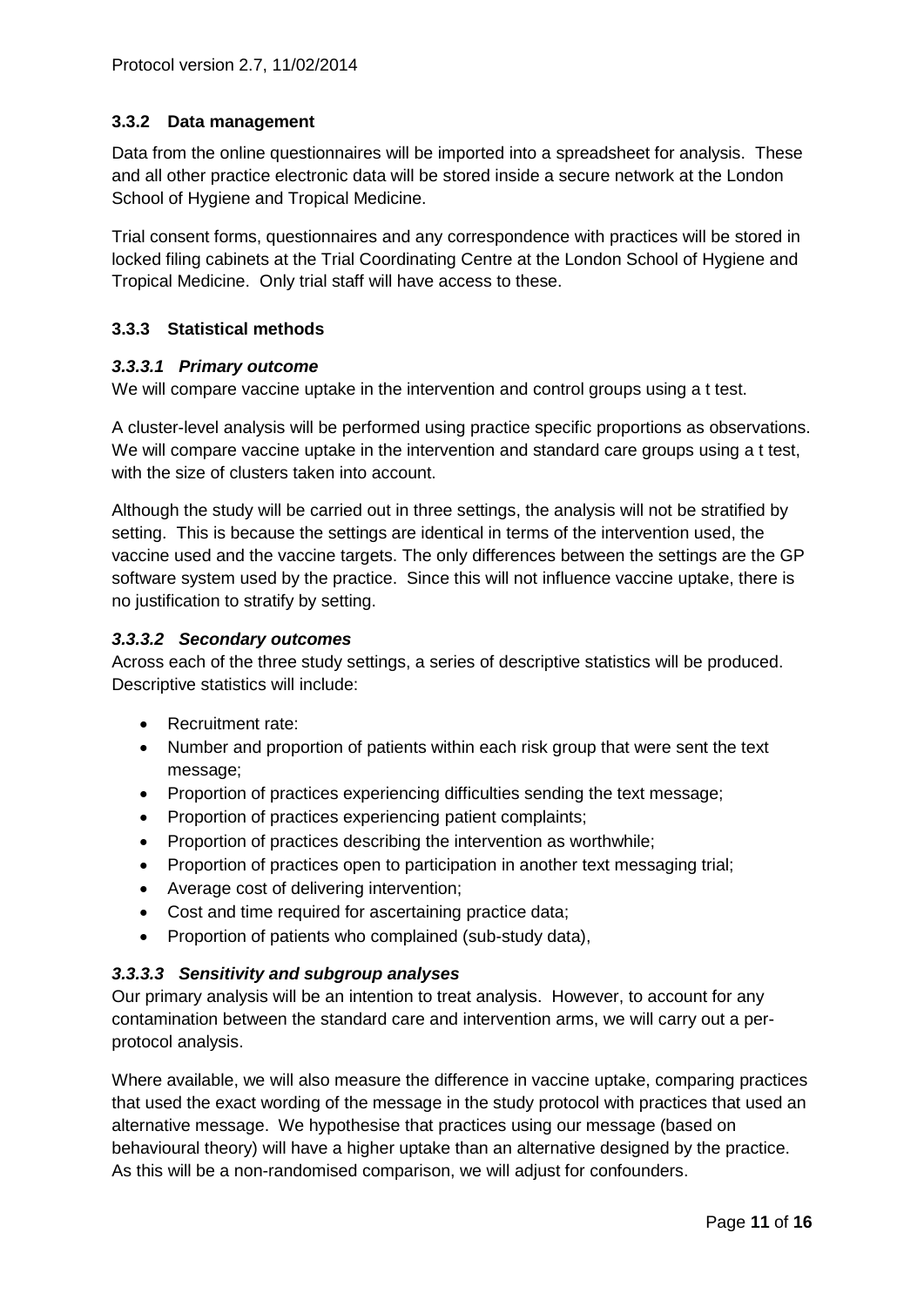Finally, we will compare the effectiveness of the text message based on the time of day that it was sent to patients. We hypothesise that messages sent in the late afternoon will have more effect that those sent at earlier times of day, when patients may not have the time to respond.

# *3.3.3.4 Hawthorne effect*

The study design allows an evaluation of the generalisibility of the study population; practices that take part in the study can be compared to other practices outside of the trial that contribute data to ResearchOne and CPRD. We will test whether participation in the trial changes the behaviour of practices in their use of text messaging (Hawthorne effect).

This study will provide evidence regarding the effectiveness of text messaging reminders for influenza vaccine in patients under 65 with chronic conditions. The methodology here will be applied to future cluster randomised trials of text messaging interventions within electronic heath records.

# **3.3.4 Monitoring**

The Trial Management Group will oversee the work of the coordinating centre and will meet regularly in person or by teleconference, to monitor the progress of the trial and to deal with any practical issues.

No Trial Steering Committee will be convened.

# **3.3.5 Data monitoring**

An independent data monitoring and ethics committee (DMC) is not required for this trial.

# **3.3.6 Patient or usergroup involvement**

We will consult with two lay members of the Steering Commitee of two CPRD trials that are currently underway.

# **4 Ethics and dissemination**

# **4.1 Research ethics approval**

The trial has research ethics committee approval for the UK and is gaining R&D approval from all sites. Potentially eligible practices will be provided with information about the trial to consider for up to one month. Informed consent will be sought prior to randomisation.

Approval has also been sought from the LSHTM ethics committee and the ResearchOne Projects Committee.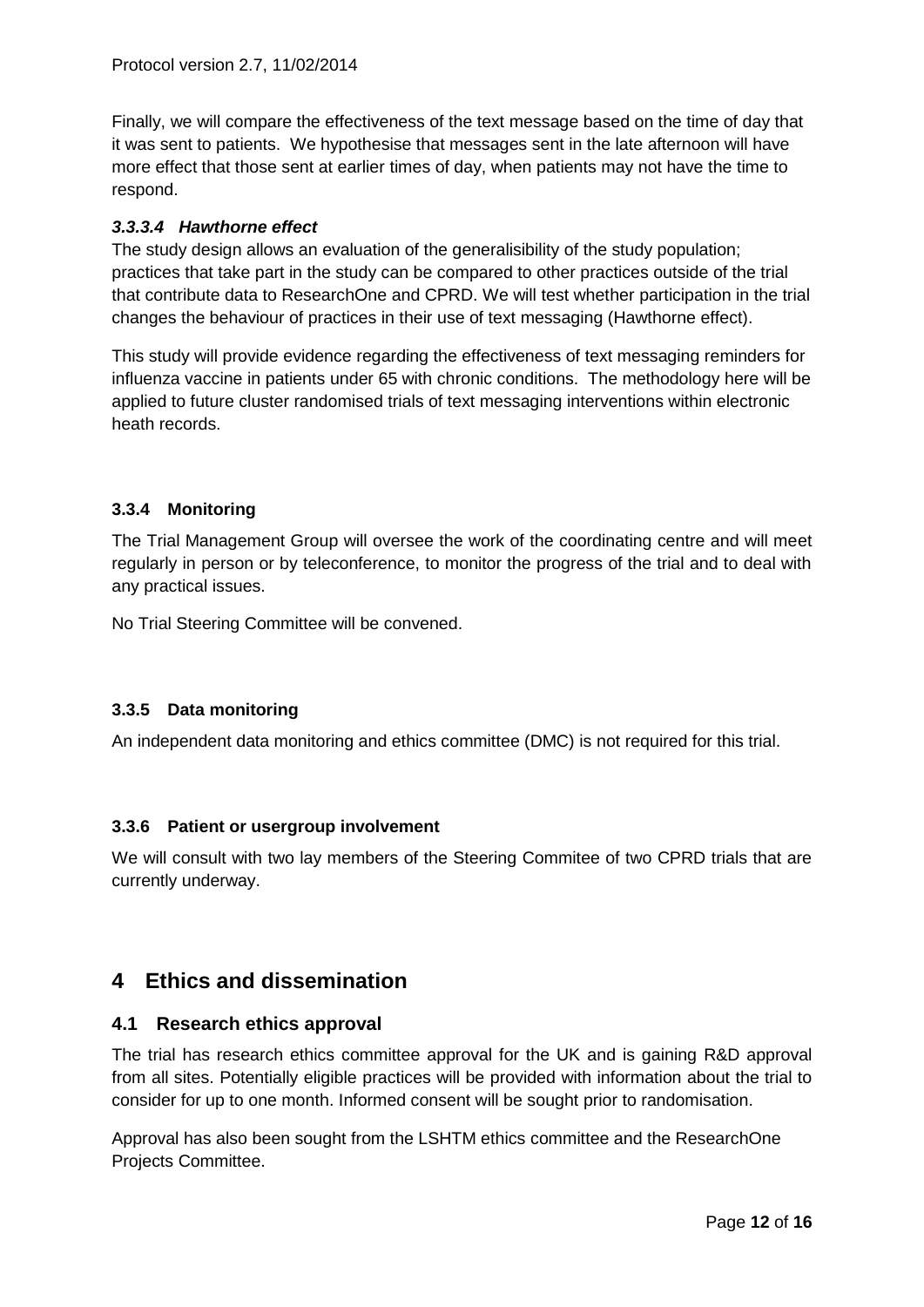# **4.2 Protocol amendments**

Any amendments will be submitted for approval to the appropriate bodies

# **4.3 Consent**

Self-completion consent forms (attached in Appendix 5.1) will be mailed to practices, returnable to the Chief Investigator at the London School of Hygiene and Tropical Medicine.

# **4.4 Confidentiality**

Patient and practice data will be stored as described in section 3.3.2. Any identifiable patient data will be anonymised and stored inside a secure network. Access to data will be controlled.

# **4.5 Declaration of interests**

No competing interests declared.

# **4.6 Access to data**

The data will be accessed by authorised persons from the London School of Hygiene & Tropical Medicine of research governance authorities to check that the study is being carried out correctly. All will have a duty of confidentiality and no data will be disclosed outside the research site. All patient- and practice-level information will be kept strictly confidential.

# **4.7 Dissemination policy**

The results of the trial will be published in peer reviewed journals and a report will be disseminated to all participating practices.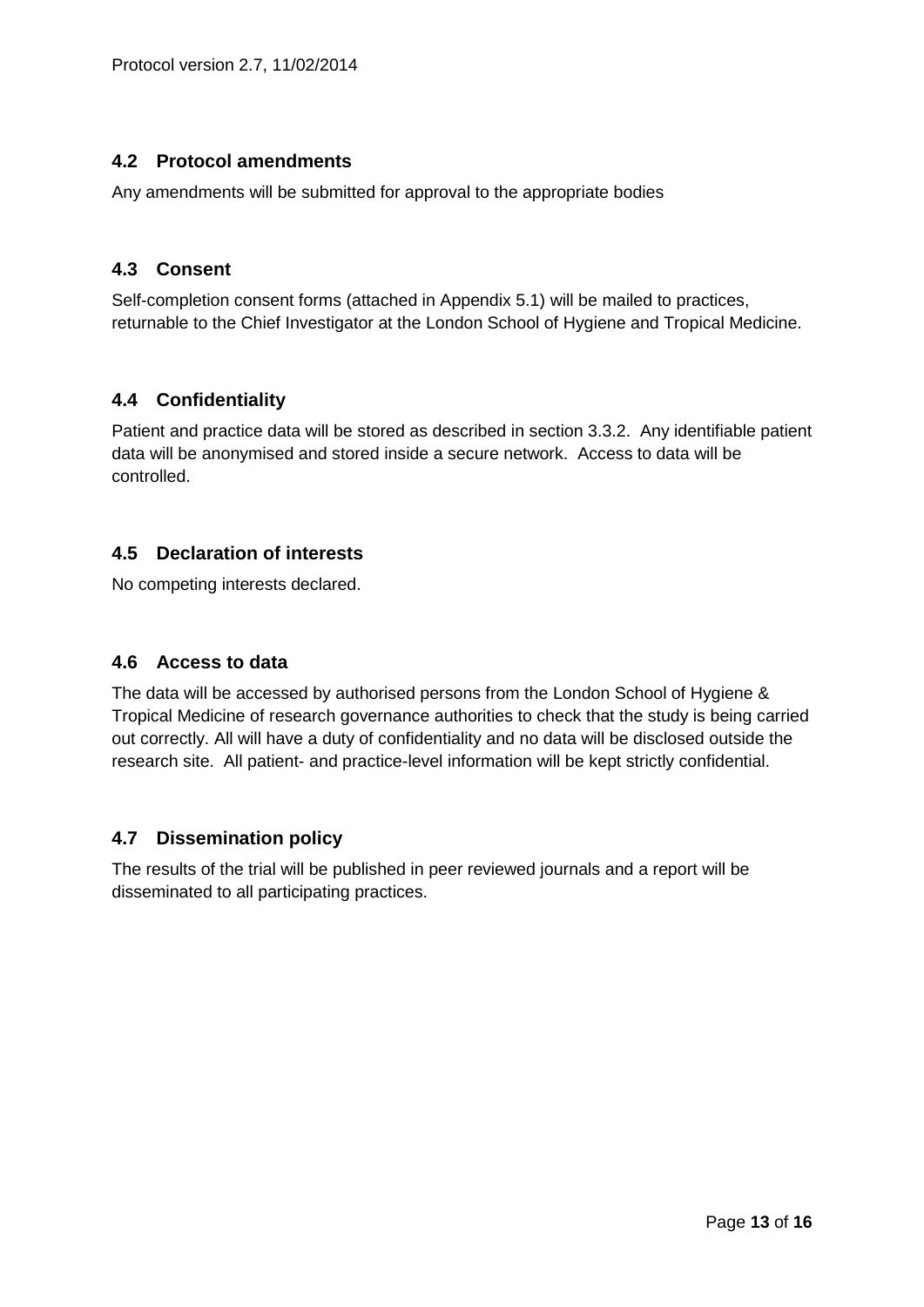# **5 Appendices**

# **5.1 Informed consent materials**

#### **Informed Consent Form for Practices**

Practice name:  $\blacksquare$ Practice address:\_\_\_\_\_\_\_\_\_\_\_\_\_\_\_\_\_\_\_\_\_\_\_\_\_\_\_\_\_\_\_\_\_\_\_\_\_\_\_\_\_\_\_\_\_\_\_\_\_\_\_\_\_\_\_\_\_\_\_\_\_\_\_\_\_\_\_\_

Please could you provide the email address of practice member of staff who will take responsibility for the text message campaign?\_\_\_\_\_\_\_\_\_\_\_\_\_\_\_\_\_\_\_\_\_\_\_\_\_\_\_\_\_\_\_\_\_\_\_\_\_\_\_\_\_\_\_\_\_\_\_\_\_\_\_\_\_\_\_\_\_\_\_

\_\_\_\_\_\_\_\_\_\_\_\_\_\_\_\_\_\_\_\_\_\_\_\_\_\_\_\_\_\_\_\_\_\_\_\_\_\_\_\_\_\_\_\_\_\_\_\_\_\_\_\_\_\_\_\_\_\_\_\_\_\_\_\_\_\_\_\_\_\_\_\_\_\_\_\_\_\_\_\_\_\_ \_\_\_\_\_\_\_\_\_\_\_\_\_\_\_\_\_\_\_\_\_\_\_\_\_\_\_\_\_\_\_\_\_\_\_\_\_\_\_\_\_\_\_\_\_\_\_\_\_\_\_\_\_\_\_\_\_\_\_\_\_\_\_\_\_\_\_\_\_\_\_\_\_\_\_\_\_\_\_\_\_\_

Study Protocol Number: 2.4

Clinicaltrials.gov number:

Full Title of Project: *A cluster randomised trial of text messaging reminders for influenza vaccine in patients under 65 in clinical risk groups in English primary care.*

Name of Principal Investigator: Liam Smeeth

|    |                                                                                                                                                                                                                                                                                                                                                                    | <b>Please initial box</b> |
|----|--------------------------------------------------------------------------------------------------------------------------------------------------------------------------------------------------------------------------------------------------------------------------------------------------------------------------------------------------------------------|---------------------------|
|    | 1. I confirm that I have read and understand the practice information sheet dated<br>22/08/2013 (version 2.5) for the above study. I have had the opportunity to<br>consider the information, ask questions and have had these answered fully.                                                                                                                     |                           |
| 2. | I understand that my practice's participation is voluntary and we are free to<br>withdraw at any time, without giving any reason, without our legal rights being<br>affected.                                                                                                                                                                                      |                           |
| 3. | I understand that vaccine uptake data collected during the study may be looked at<br>by responsible individuals from the London School of Hygiene and Tropical<br>Medicine, from regulatory authorities or from the NHS Trust, where it is relevant to<br>taking part in this research. I give permission for these individuals to access our<br>practice records. |                           |
| 4. | agree to our practice taking part in the above study.                                                                                                                                                                                                                                                                                                              |                           |

Name of Person giving consent Signature Signature Date

\_\_\_\_\_\_\_\_\_\_\_\_\_\_\_\_\_\_\_\_\_\_\_\_\_\_ \_\_\_\_\_\_\_\_\_\_\_\_\_\_\_\_\_\_\_\_ \_\_\_\_\_\_\_\_\_\_\_\_\_\_\_\_

1 copy for practice (original); 1 copy for Principal Investigator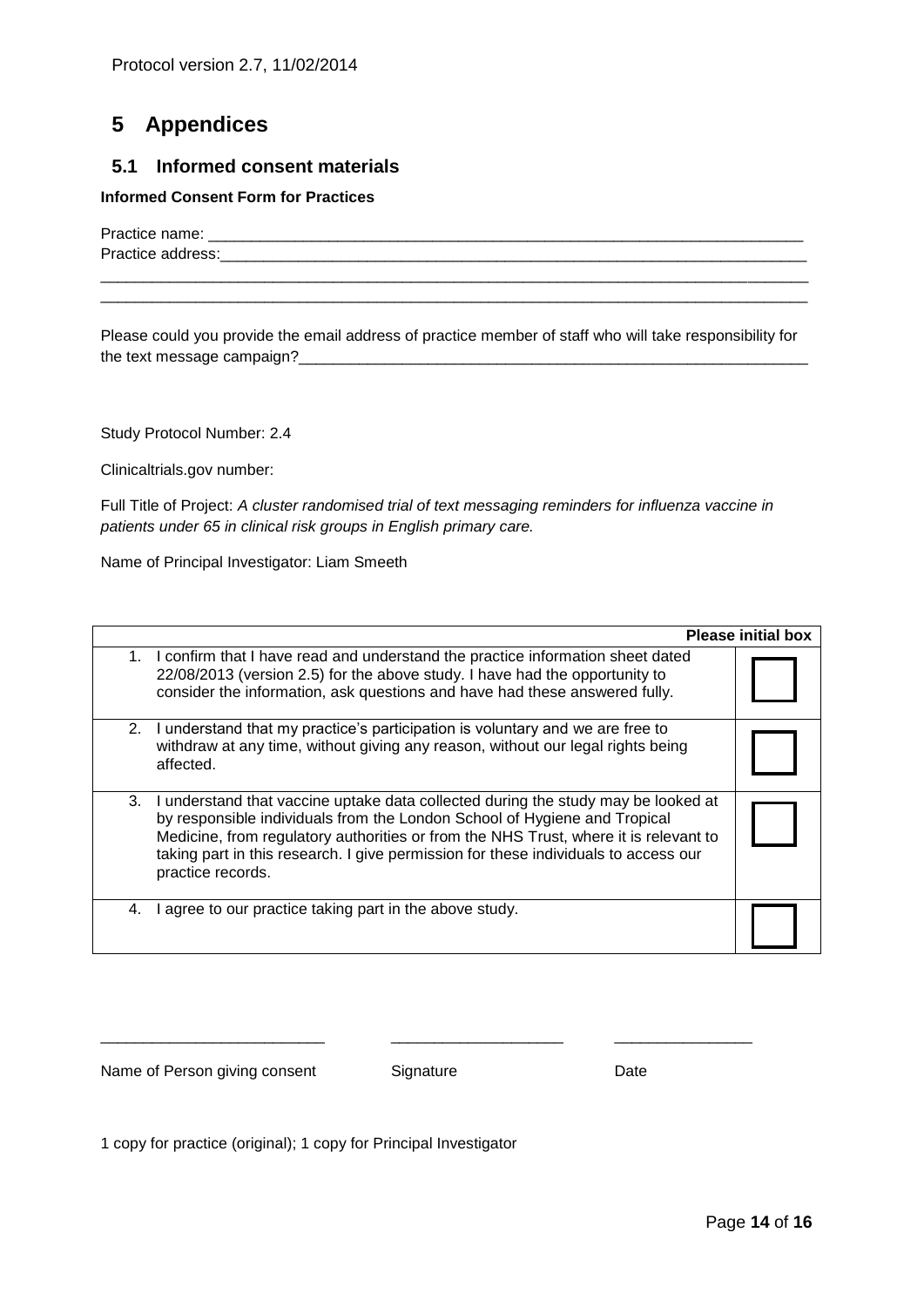# **6 References**

- <span id="page-14-0"></span>1. Begum F, Pebody R, Department of Health. Seasonal influenza vaccine uptake amongst gp patient groups in england: Winter season 2011/12. 2012
- <span id="page-14-1"></span>2. Jacobson Vann Julie C, Szilagyi P. Patient reminder and recall systems to improve immunization rates. *Cochrane Database of Systematic Reviews*. 2005
- <span id="page-14-2"></span>3. Szilagyi PG, Bordley C, Vann JC, Chelminski A, Kraus RM, Margolis PA, Rodewald LE. Effect of patient reminder/recall interventions on immunization rates: A review. *JAMA*. 2000;284:1820-1827
- <span id="page-14-3"></span>4. Dexter LJ, Teare MD, Dexter M, Siriwardena AN, Read RC. Strategies to increase influenza vaccination rates: Outcomes of a nationwide cross-sectional survey of uk general practice. *BMJ Open*. 2012;2
- <span id="page-14-4"></span>5. Iplato [\(www.Iplato.Net\)](http://www.iplato.net/) accessed 17 april 2012.
- <span id="page-14-5"></span>6. Campbell MK, Piaggio G, Elbourne DR, Altman DG. Consort 2010 statement: Extension to cluster randomised trials. *BMJ*. 2012;345:e5661
- <span id="page-14-6"></span>7. Weijer C, Grimshaw JM, Eccles MP, McRae AD, White A, Brehaut JC, Taljaard M. The ottawa statement on the ethical design and conduct of cluster randomized trials. *PLoS Med*. 2012;9:e1001346
- <span id="page-14-7"></span>8. General practice extraction service [\(http://www.Hscic.Gov.Uk/gpes\)](http://www.hscic.gov.uk/gpes) accessed 25 april 2012.